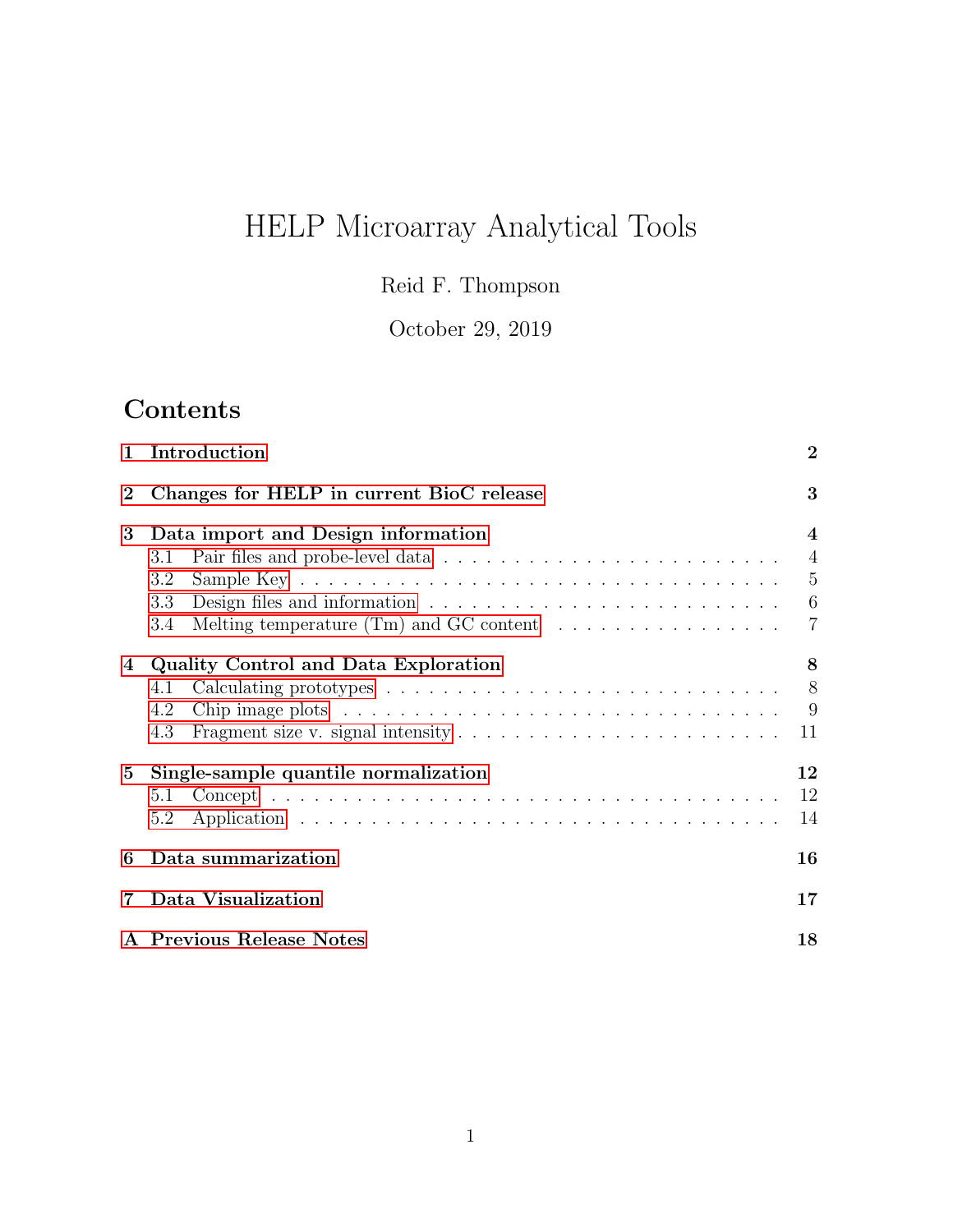## <span id="page-1-0"></span>1 Introduction

The HELP package provides a number of tools for the analysis of microarray data, with particular application to DNA methylation microarrays using the Roche Nimblegen format and HELP assay protocol [\(Khulan et al., 2006\)](#page-18-0). The package includes plotting functions for the probe level data useful for quality control, as well as flexible functions that allow the user to convert probe level data to methylation measures.

In order to use these tools, you must first load the HELP package:

#### > library(HELP)

It is assumed that the reader is already familiar with oligonucleotide arrays and with the design of Roche Nimblegen arrays in particular. If this is not the case, consult the NimbleScan User's Guide for further information [\(NimbleGen, 2007\)](#page-18-1).

Throughout this vignette, we will be exploring actual data for 3 samples from a small corner of a larger microarray chip.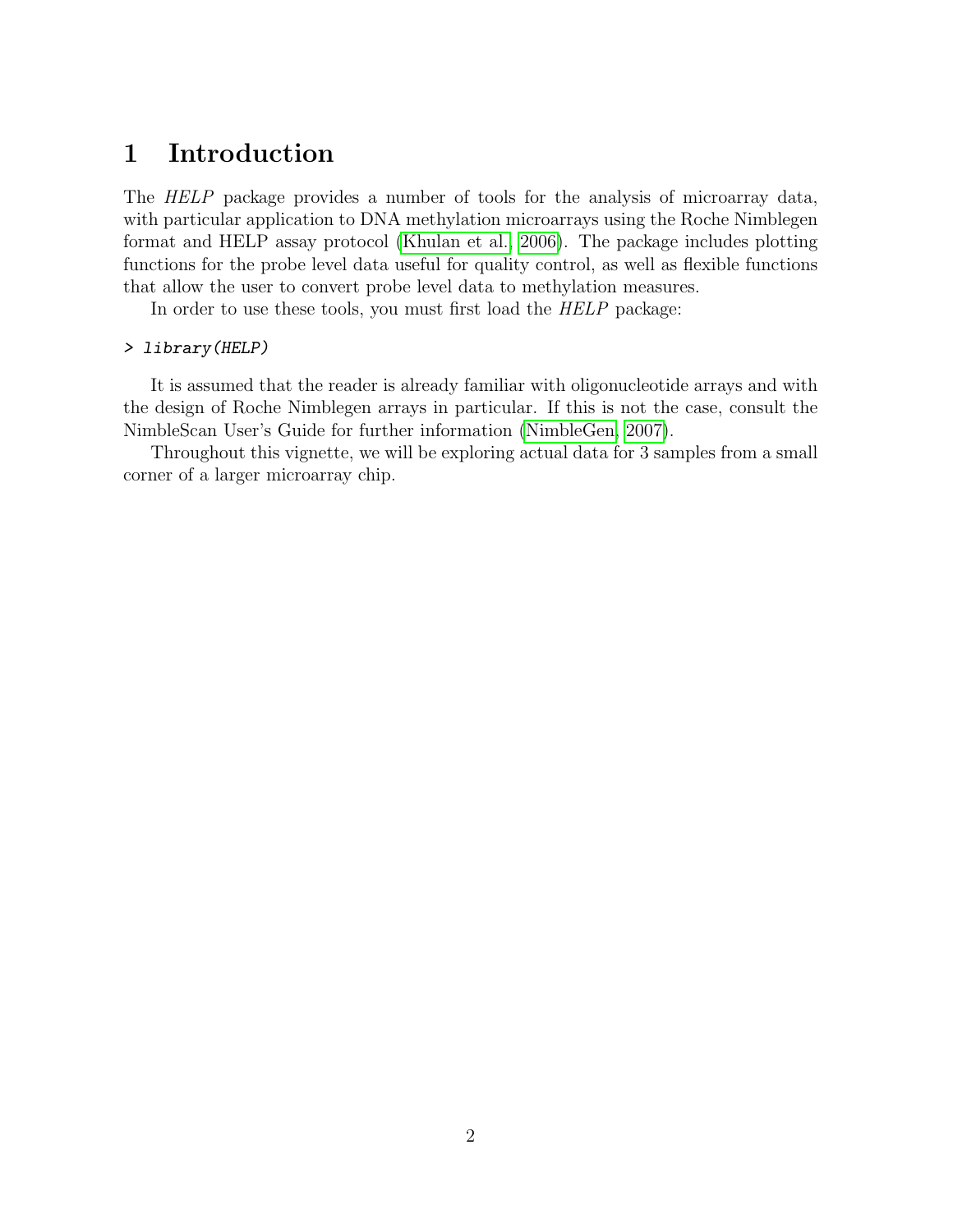# <span id="page-2-0"></span>2 Changes for HELP in current BioC release

• This is the first public release of the HELP package.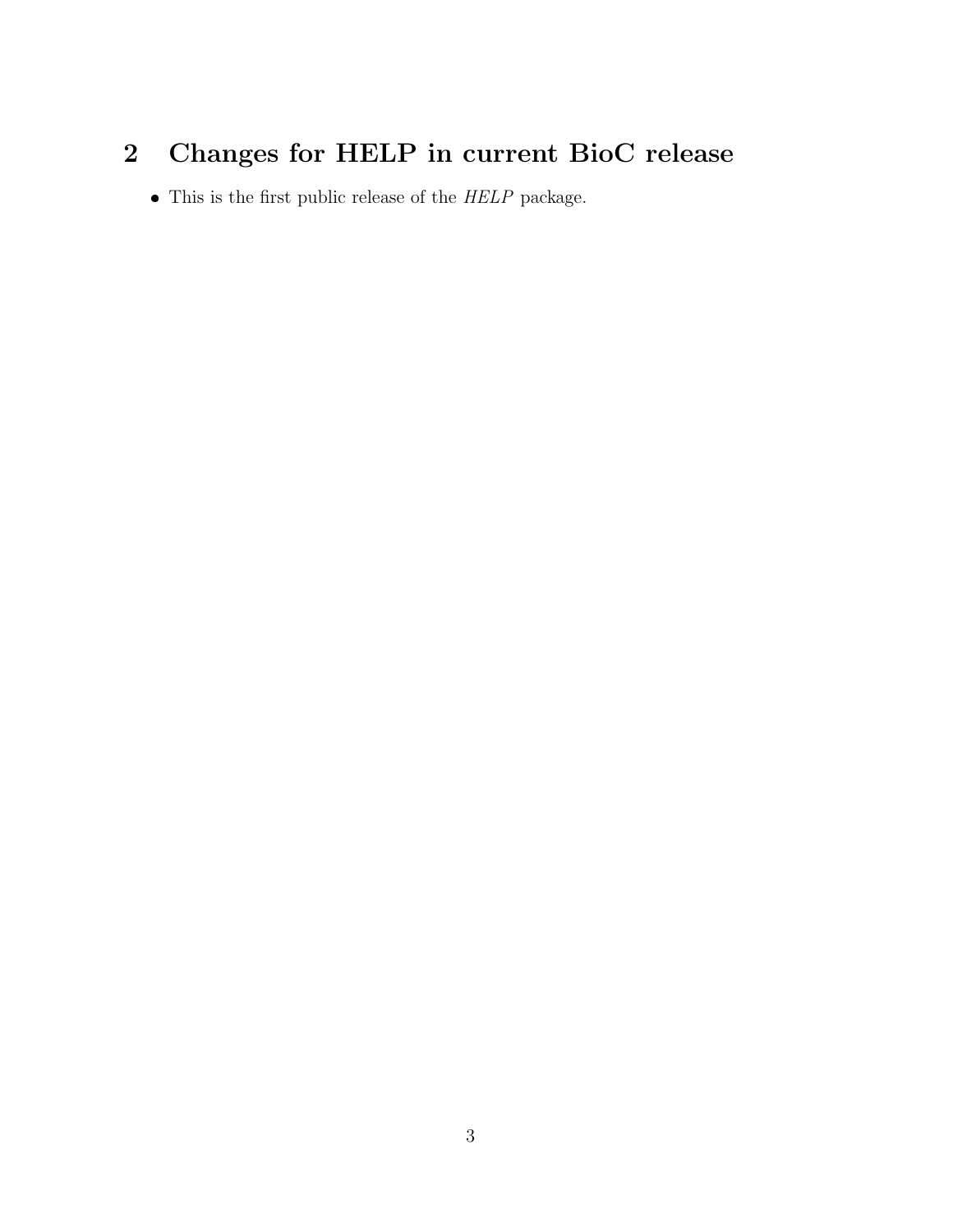## <span id="page-3-0"></span>3 Data import and Design information

### <span id="page-3-1"></span>3.1 Pair files and probe-level data

The package is designed to import matched Roche Nimblegen formatted .pair files, which contain the raw numerical output for each signal channel from each microarray scan. For applications to the HELP assay in particular, the Cy3 (532nm) channel is reserved for the reference sample (MspI) and the Cy5 (635nm) channel is reserved for the experimental half of the co-hybridization (HpaII).

In addition to gridding and other technical controls supplied by Roche NimbleGen, the microarrays also report random probes (50-mers of random nucleotides) which serve as a metric of non-specific annealing and background fluorescence. By design, all probes are randomly distributed across each microarray.

Signal intensity data for every spot on the array is read from each .pair file and stored in an object of class ExpressionSet, described in the Biobase vignette. The following code will import three sets of example .pair files included with the HELP package:

```
> msp1.files <- dir(data.path, pattern="532[._]pair", full.names=TRUE)
> hpa2.files <- dir(data.path, pattern="635[._]pair", full.names=TRUE)
> N <- length(msp1.files)
> for (i in 1:N) {
+ if (i == 1) {
+ pairs <- readPairs(msp1.files[i],hpa2.files[i])
+ }
+ else {
+ pairs <- readPairs(msp1.files[i],hpa2.files[i],pairs)
+ }
+ }
> class(pairs)
[1] "ExpressionSet"
attr(,"package")
[1] "Biobase"
> dim(pairs)
Features Samples
   1109 3
> sampleNames(pairs)
[1] "70989" "71083" "71420"
```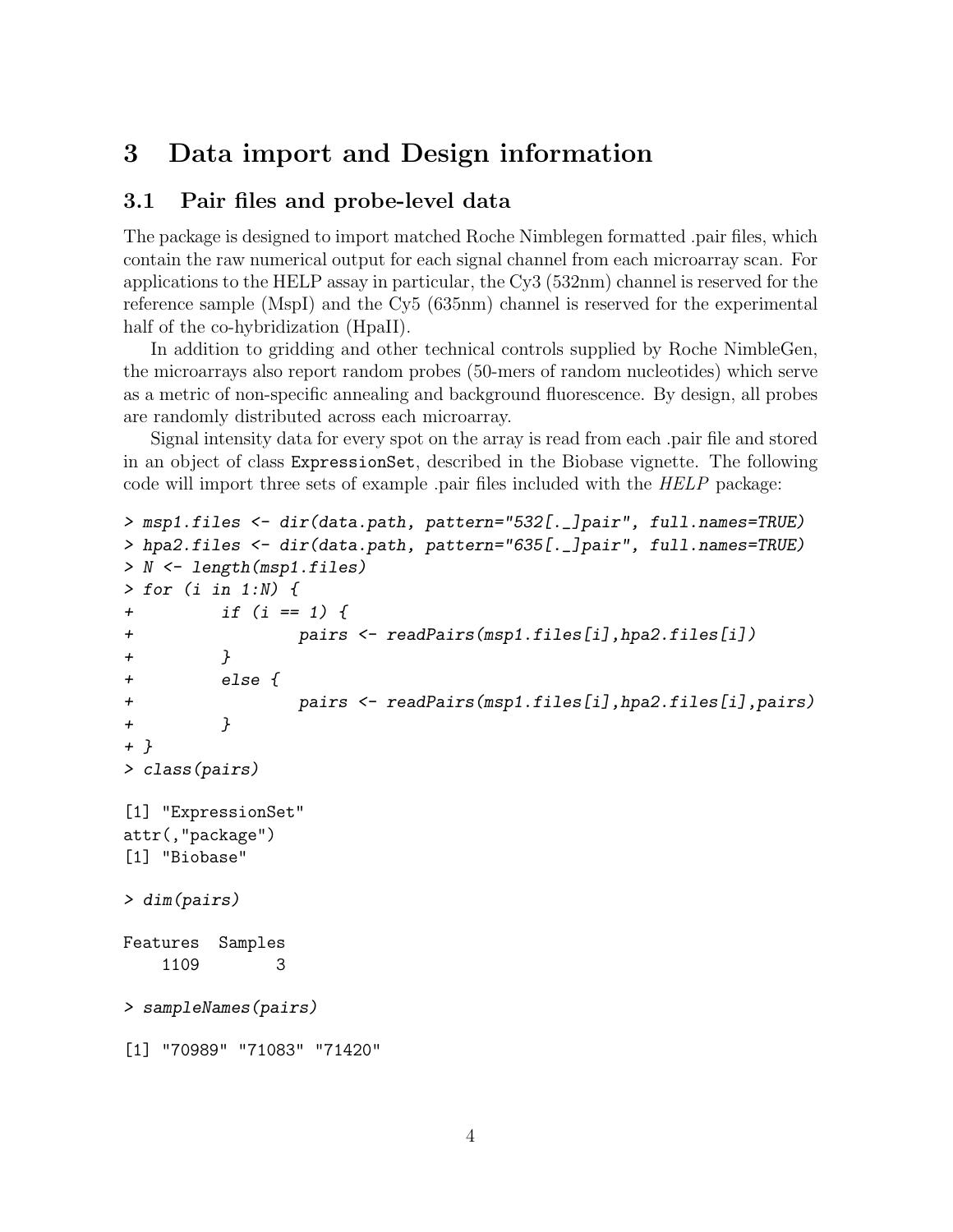## <span id="page-4-0"></span>3.2 Sample Key

The readSampleKey() function, which can be used at any point in time, provides the ability to apply a user-defined map of chip names to numeric identifiers, so as to provide human-readable aliases for each set of pair files that are imported. The format of a standard sample key file is tab-delimited text, and contains two columns, CHIP ID and SAMPLE, with CHIP ID representing the numeric chip identifier (supplied by Nimble-Gen) and SAMPLE representing the user-defined alias or human-readable chip name.

```
> chips <- sub("[_.]*532[_.]*pair.*","",basename(msp1.files))
> chips ## CHIP_IDs
[1] "70989" "71083" "71420"
> samplekey <- file.path(data.path, "sample.key.txt")
> chips <- readSampleKey(file=samplekey,chips=chips)
> chips ## SAMPLEs (from supplied key)
[1] "Brain1" "Brain2" "Brain3"
> sampleNames(pairs) <- chips
```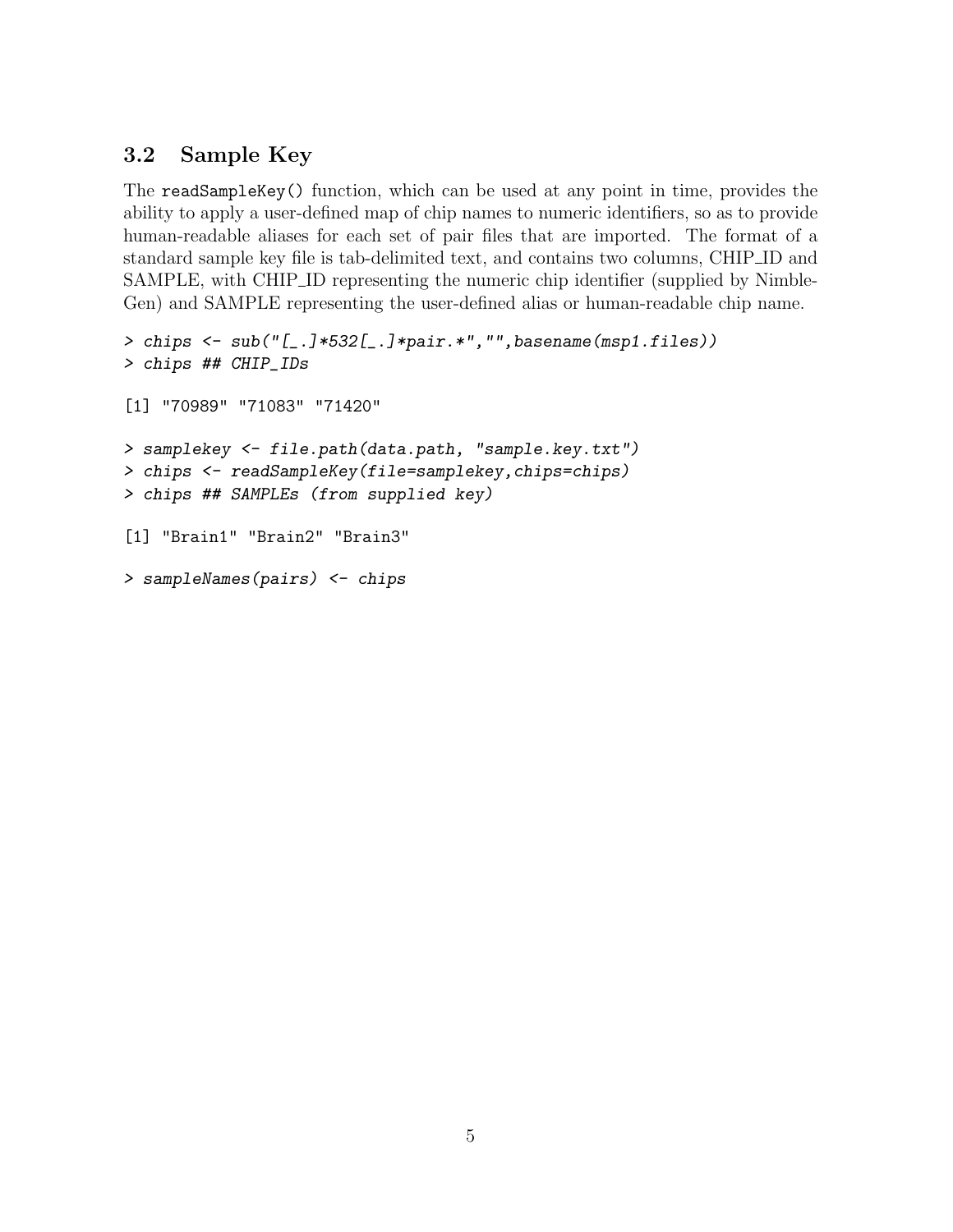### <span id="page-5-0"></span>3.3 Design files and information

Roche NimbleGen formatted design files (.ndf and .ngd) are then used to link probe identifiers to their corresponding HpaII fragments, and provide genomic position and probe sequence information, stored as featureData. Design file import should be used following .pair file import. File names should end with either .ndf or .ngd, but can contain additional extensions so long as the file formats are appropriate to the relevant design file.

```
> ndf.file <- file.path(data.path, "HELP.ndf.txt")
> ngd.file <- file.path(data.path, "HELP.ngd.txt")
> pairs <- readDesign(ndf.file, ngd.file, pairs)
> pData(featureData(pairs))[1:10,c("CHR","START","STOP")]
```

|                     | <b>CHR</b> | <b>START</b> | <b>STOP</b> |
|---------------------|------------|--------------|-------------|
| CHRXP81294872_1_1   | chrX       | 81294565     | 81295582    |
| CHR7P94610020_25_1  | chr7       | 94609060     | 94610216    |
| CHR7P77493528_27_1  | chr7       | 77493338     | 77494071    |
| CHR6P06276136 29 1  | chr6       | 6275566      | 6276664     |
| CHRXP99065670_31_1  | chrX       | 99064104     | 99065795    |
| CHRXP133973448 33 1 | chrX       | 133973208    | 133974942   |
| CHR6P07762362_35_1  | chr6       | 7761911      | 7762945     |
| CHRXP33314570_37_1  | chrX       | 33314570     | 33314771    |
| CHR7P61447495_39_1  | chr7       | 61447137     | 61448980    |
| CHR7P61243254 41 1  | chr7       | 61243100     | 61243312    |

```
> getFeatures(pairs,"SEQUENCE")[1]
```
[1] "ATCTAGGAAGATTTAGAGAGGCAATGTGTCATTTAGCATCTAATTTTACC"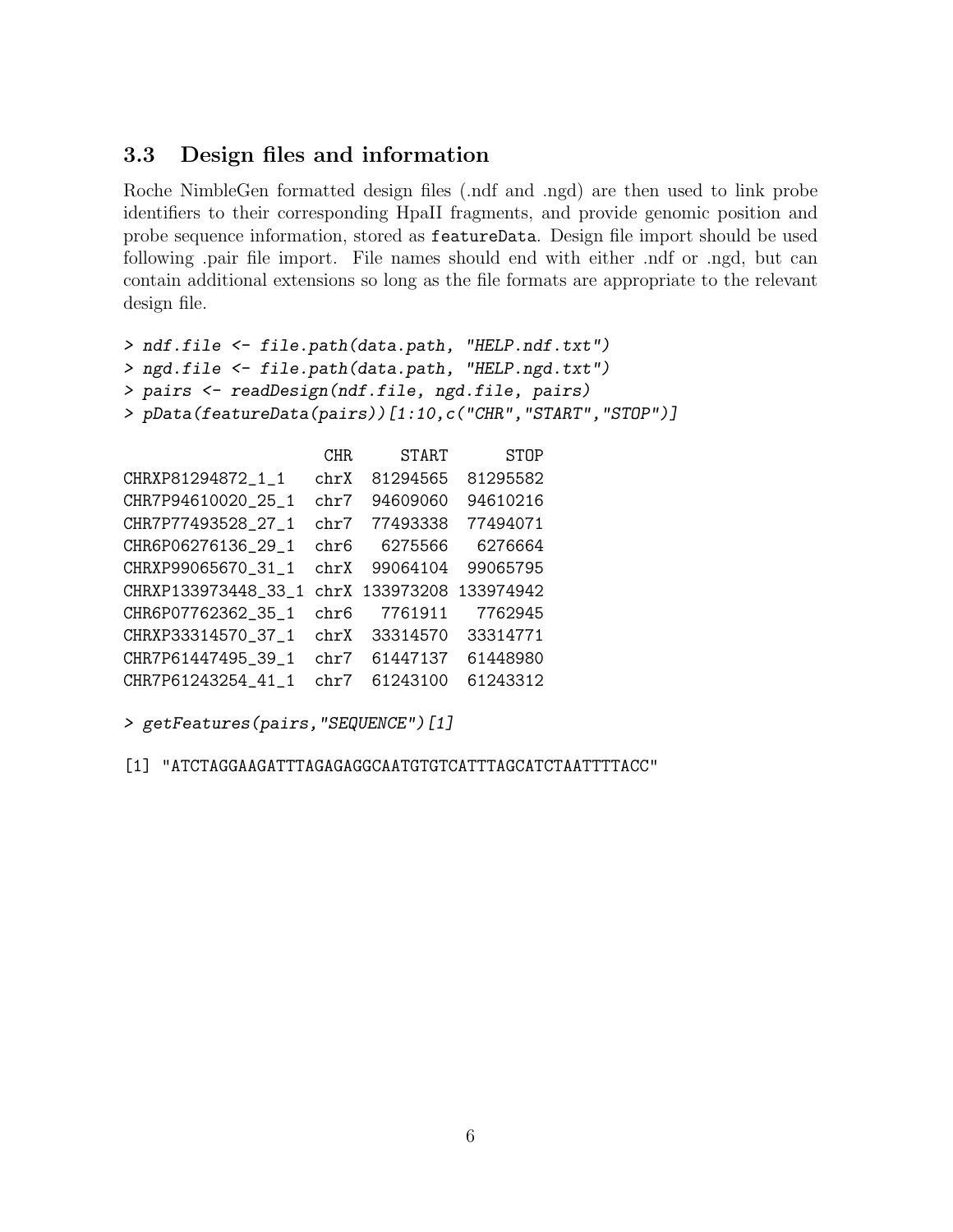## <span id="page-6-0"></span>3.4 Melting temperature (Tm) and GC content

Oligonucleotide melting temperatures can be calculated with the calcTm() function. Currently, the only supported method for Tm calculation is the nearest-neighbor basestacking algorithm [\(Allawi and Jr., 1997\)](#page-18-2) and the unified thermodynamic parameters [\(Jr., 1998\)](#page-18-3). This functionality can be used for individual or groups of sequences; however, it can also be applied to an object of class ExpressionSet containing sequence information.

> calcTm("ATCTAGGAAGATTTAGAGAGGCAATGTGTCATTTAGCATCTAATTTTACC")

[1] 76.9773

> calcTm(getFeatures(pairs,"SEQUENCE")[1:4])

[1] 76.97730 89.14768 83.89483 80.47045

GC content can be calculated with the calcGC() function, which returns values expressed as a percent. This functionality can be used for individual or groups of sequences, and may also be applied to ExpressionSet objects containing sequence information.

> calcGC("ATCTAGGAAGATTTAGAGAGGCAATGTGTCATTTAGCATCTAATTTTACC")

[1] 0.34

> calcGC(getFeatures(pairs,"SEQUENCE")[1:4])

[1] 0.34 0.60 0.46 0.40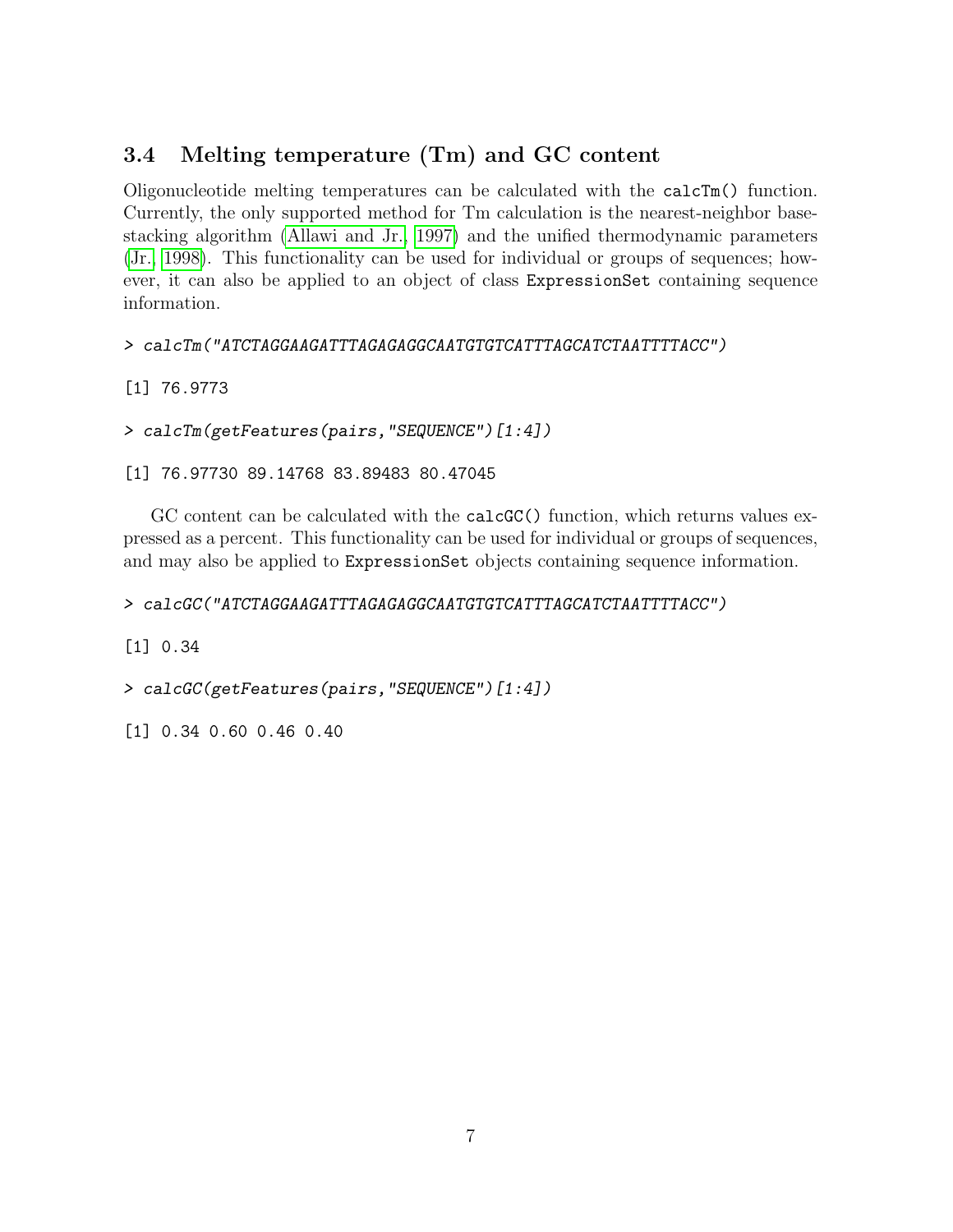## <span id="page-7-0"></span>4 Quality Control and Data Exploration

### <span id="page-7-1"></span>4.1 Calculating prototypes

Consideration of probe signal in the context of its performance across multiple arrays improves the ability to discriminate finer deviations in performance. Prototypical signal intensities and ratios can be defined using the calcPrototype() function provided with this package. The approach is analagous to one described by Reimers and Weinstein [\(Reimers and Weinstein, 2005\)](#page-18-4). Data from each array are (optionally) mean-centered and each probe is then assigned a summary measure equivalent to the (20%-) trimmed mean of its values across all arrays. This defines a prototype with which each individual array can be compared.

```
> getSamples(pairs)[1:4,]
```
Brain1 Brain2 Brain3 CHRXP81294872\_1\_1 2182.33 2093.89 2002.56 CHR7P94610020\_25\_1 4595.11 4822.11 3435.00 CHR7P77493528\_27\_1 2430.44 1663.56 2246.33 CHR6P06276136\_29\_1 5897.11 8591.00 4895.33

> calcPrototype(pairs,center=FALSE)[1:4]

|          | CHRXP81294872_1_1 CHR7P94610020_25_1 CHR7P77493528_27_1 CHR6P06276136_29_1 |          |          |
|----------|----------------------------------------------------------------------------|----------|----------|
| 2092.927 | 4284.073                                                                   | 2113.443 | 6461.147 |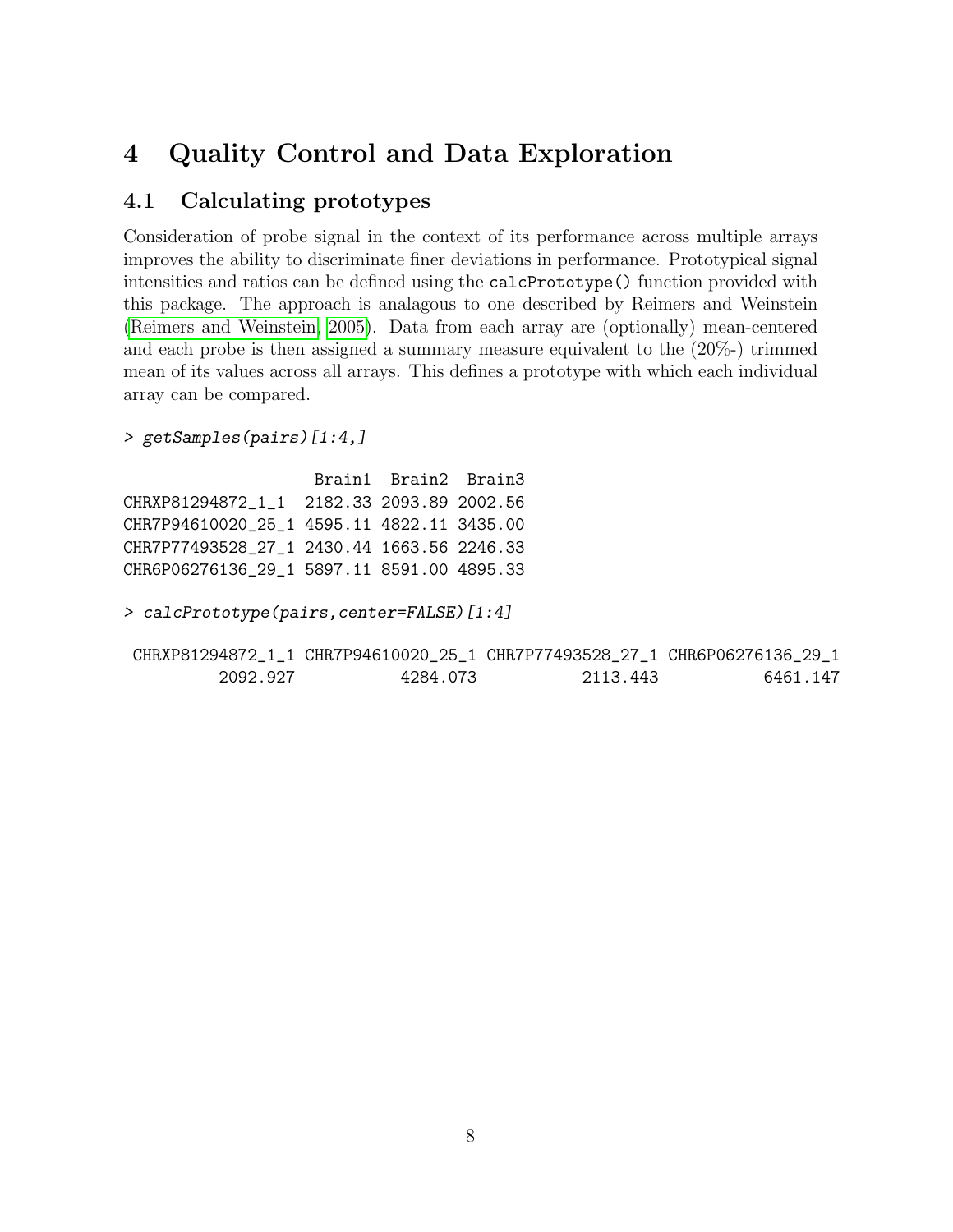### <span id="page-8-0"></span>4.2 Chip image plots

The plotChip() function can be used to display spatial variation of microarray data contained in ExpressionSet objects or in a matrix format. As noted previously, the data being explored throughout this vignette represents only a small corner from a larger microarray chip.

The figure shown below is produced using default parameters and therefore shows the data from signal channel 1 (MspI) for the specified sample (Brain2). Note the white blocks on the chip plot, which correspond to coordinates on the array that do not contain probe-level measurements (this is due to the use of .pair file reports, which typically exclude gridding controls).

```
> plotChip(pairs, sample="Brain2")
```


Figure 1: Plot of actual microarray data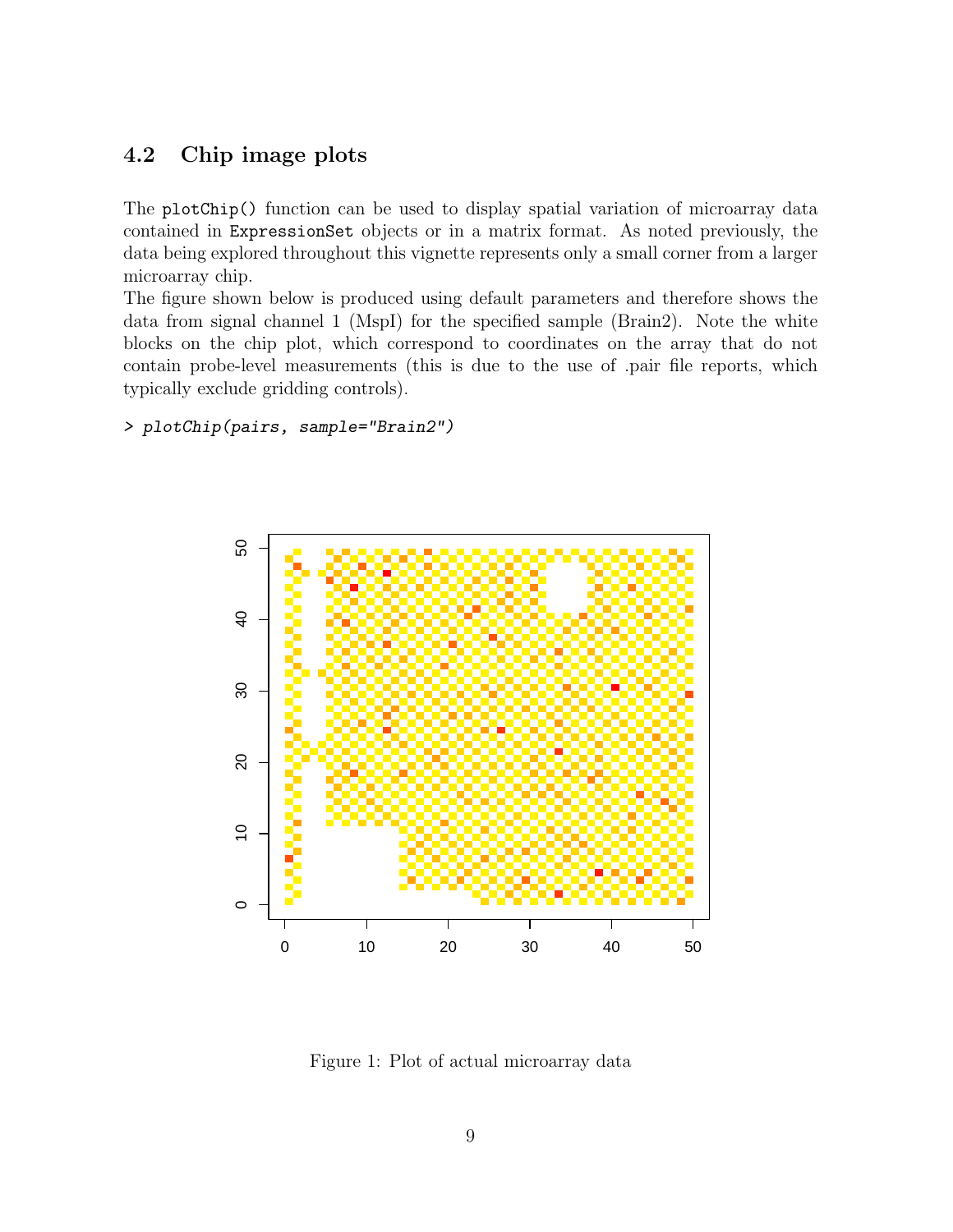The magnitude of data needed to demonstrate quality control analysis for an entire microarray set is too large to include within the scope of this vignette and package distribution. However, please refer to our published work for a further discussion of chip plots and quality control of Roche NimbleGen microarrays [\(Thompson et al., 2008\)](#page-18-5). The following code, included as an example within the R documentation for the plotChip() function, demonstrates what one may see in some cases of poor hybridization with high spatial heterogeneity. However, it is important to note that the following figure is generated from synthetic data, as follows:

```
> x < - rep(1:100,100)> y <- rep(1:100,each=100)
> z \leftarrow x * (1001 : 11000 / 1000)> z <- z-mean(z)
> z <- z*(sample(1:10000/10000)+1)
```
> plotChip(x,y,z,main="Curved gradient",xlab="x",ylab="y")



#### **Curved gradient**

Figure 2: Spatial heterogeneity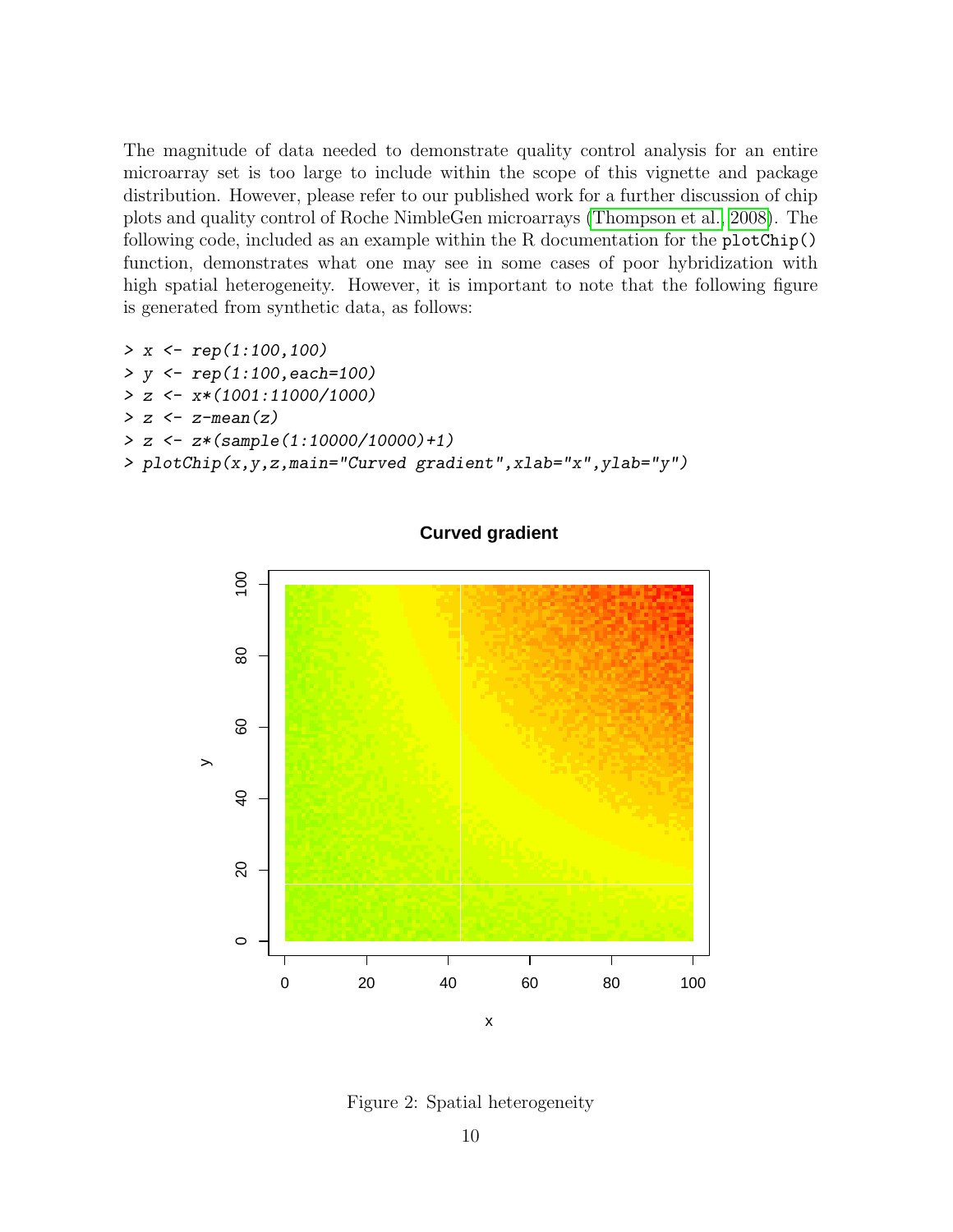#### <span id="page-10-0"></span>4.3 Fragment size v. signal intensity

Visualization of signal intensities as a function of fragment size reveals important behavioral characteristics of the HELP assay. MspI-derived representations show amplification of all HpaII fragments (HTFs) and therefore high signal intensities across the fragment size distribution. The HpaII-derived representation shows a second variable population of probes with low signal intensities across all fragment sizes represented, corresponding to DNA sequences that are methylated (figure below). For a further discussion, refer to Khulan et al. (2006) and/or Thompson et al. (2008). Background signal intensity is measured by random probes. "Failed" probes are defined as those where the level of MspI and HpaII signals are indistinguishable from random probe intensities, defined by a cutoff of 2.5 median absolute deviations above the median of random probe signals.



#### > plotFeature(pairs[, "Brain2"], cex=0.5)

Figure 3: Fragment size v. intensity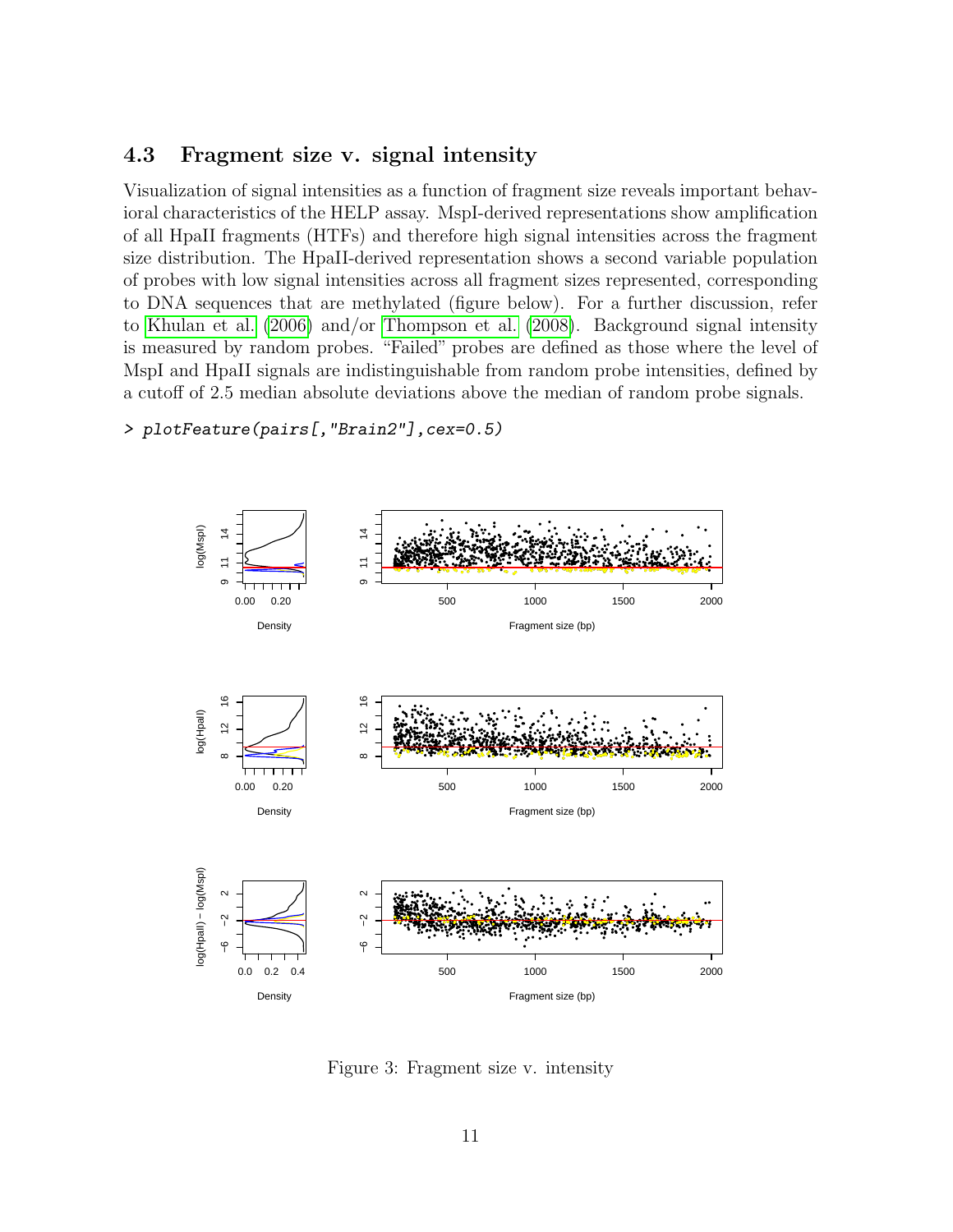## <span id="page-11-0"></span>5 Single-sample quantile normalization

### <span id="page-11-1"></span>5.1 Concept

Fragment size v. signal intensity plots demonstrate a size bias that can be traced back to the LM-PCR used in the HELP assay. The HELP package makes use of a novel quantile normalization approach, similar to the RMA method described by [Irizarry et al.](#page-18-6) [\(2003\)](#page-18-6). The quantileNormalize() function, which performs intra-array quantile normalization, is used to align signal intensities across density-dependent sliding windows of size-sorted data. The algorithm can be used for any data whose distribution within each binning window should be identical (i.e. the data should not depend upon the binning variable). For a further discussion of the actual algorithm, please refer to [Thompson et al.](#page-18-5) [\(2008\)](#page-18-5). The figure shown (below) demonstrates a single sample (black distribution) whose components divide into 20 color-coded bins, each of which has a different distribution.



Figure 4: Twenty bins with different distributions, before normalization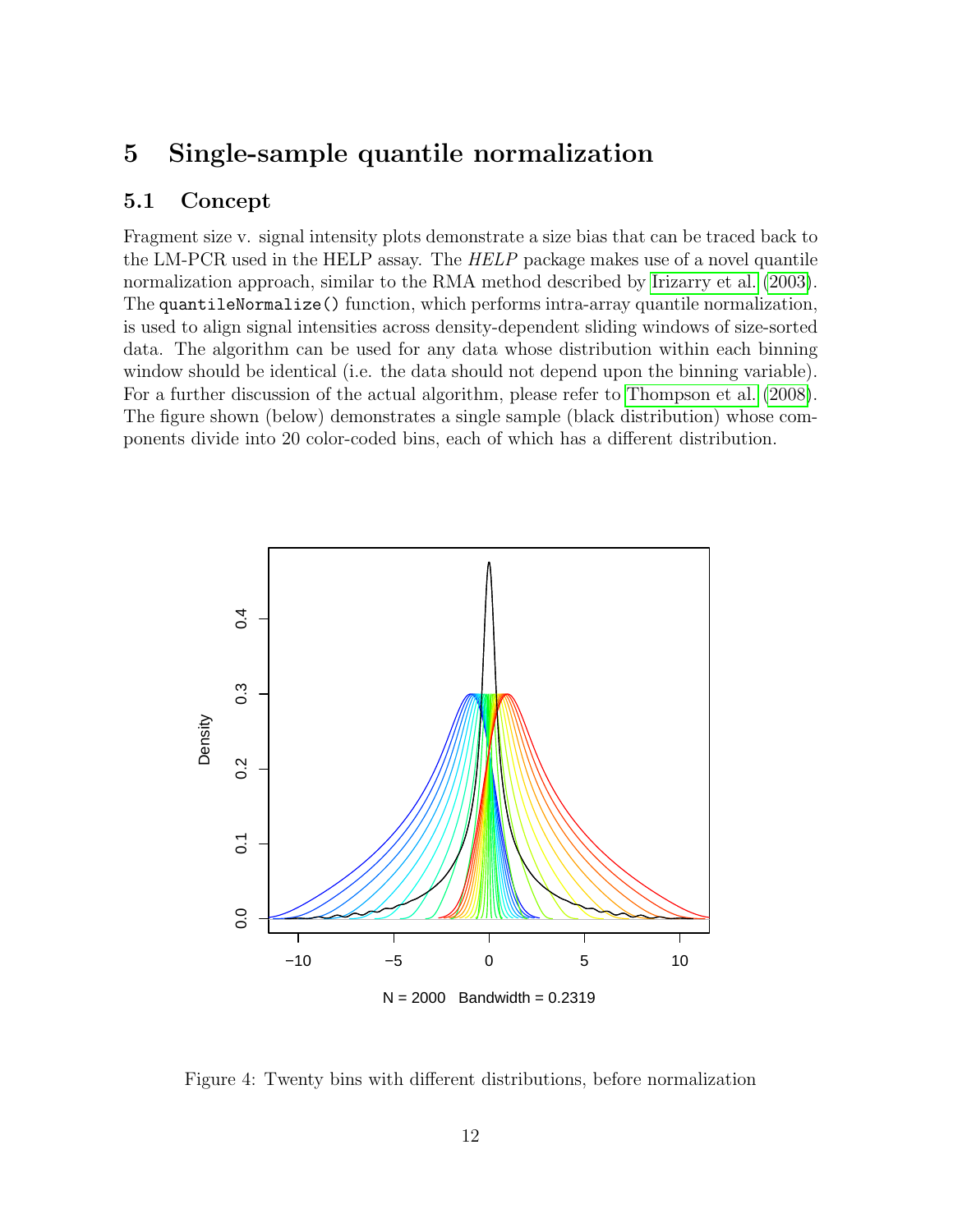With normalization, the different bins are each adjusted to an identical distribution, calculated as the average distribution for all of the component bins. This gives a new sample, normalized across its component bins, shown in the figure (below). Note that the plotBins() function (included) can be used to explore bin distributions in a manner similar to the figure depicted (below). Also note that the individual bin densities are stacked (for easier visualization), the alternative being complete overlap and a loss of ability to visually resolve independent bin distributions.

> quantileNormalize(x, y, num.bins=20, num.steps=1, ...)



Figure 5: Twenty bins with identical distributions, after normalization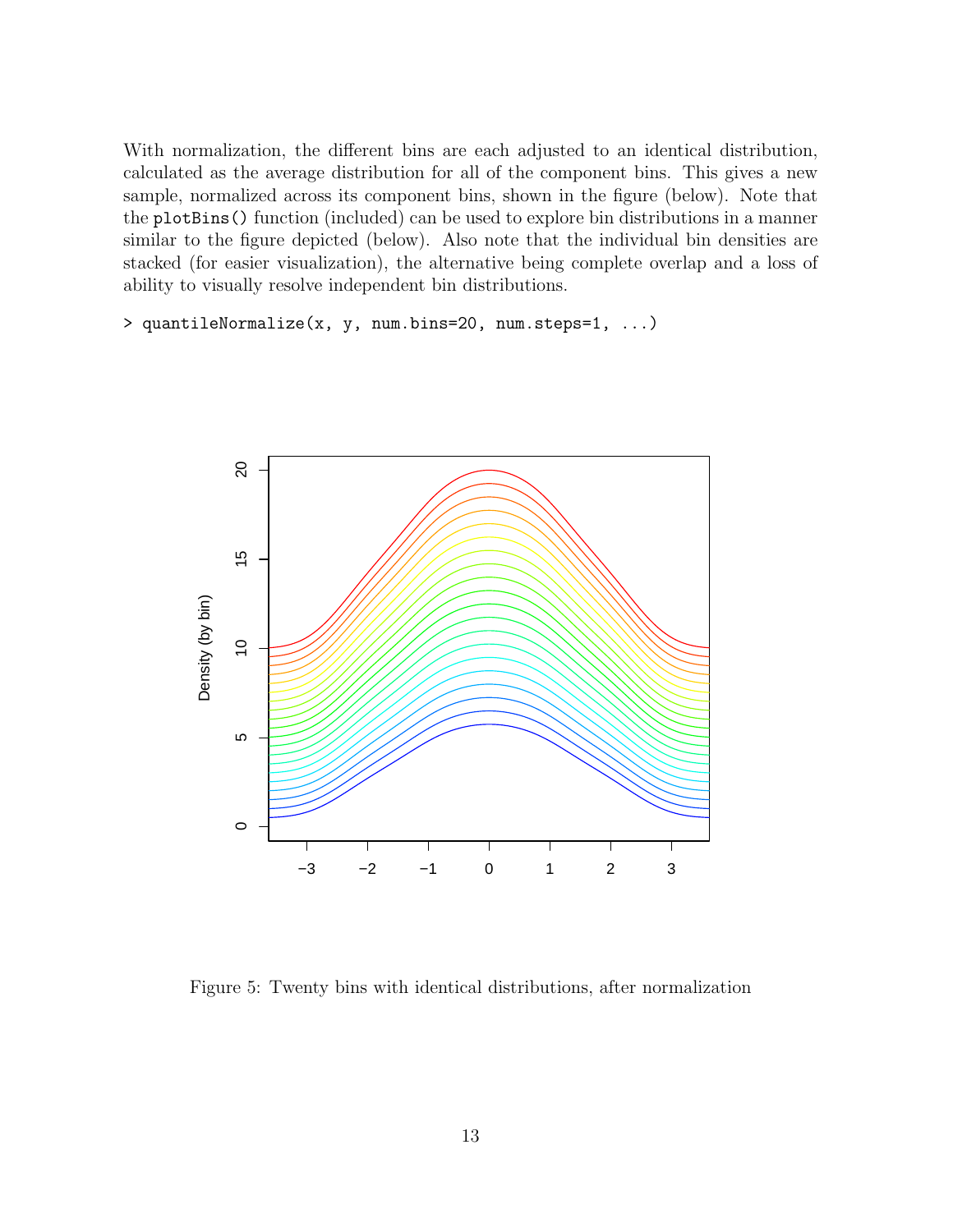### <span id="page-13-0"></span>5.2 Application

To apply the normalization to actual HELP data, the data must be considered in terms of their component signals. Specifically, HpaII and MspI must be treated individually, and the signals that exist above background noise must be treated separately from those that fall within the distribution of noise (defined by random probes). Note that data should already be loaded appropriately (as above).

• Identify background noise (note that MspI data is stored in element "exprs" while HpaII is stored in element "exprs2"):

```
> rand <- which(getFeatures(pairs, "TYPE")=="RAND")
> msp.rand <- getSamples(pairs, element="exprs")[rand,]
> hpa.rand <- getSamples(pairs, element="exprs2")[rand,]
```
• Define background cutoffs:

```
> msp.rand.med <- apply(msp.rand, 2, median)
> msp.rand.mad <- apply(msp.rand, 2, mad)
> hpa.rand.med <- apply(hpa.rand, 2, median)
> hpa.rand.mad <- apply(hpa.rand, 2, mad)
> msp.fail <- msp.rand.med + 2.5*msp.rand.mad
> hpa.fail <- hpa.rand.med + 2.5*hpa.rand.mad
> hpa.meth <- apply(hpa.rand, 2, quantile, 0.99)
```
• MspI normalization: handle one sample at a time (in this case, "Brain2") and remove "failed" probes from consideration:

```
> norand <- which(getFeatures(pairs, "TYPE")=="DATA")
> size <- as.numeric(getFeatures(pairs, "SIZE"))[norand]
> msp <- getSamples(pairs, "Brain2", element="exprs")[norand]
> hpa <- getSamples(pairs, "Brain2", element="exprs2")[norand]
> nofail <- which(msp>msp.fail["Brain2"] | hpa>hpa.fail["Brain2"])
> msp.norm <- msp
> msp.norm[nofail] <- quantileNormalize(msp[nofail],size[nofail])
```
 HpaII normalization: handle probe-level data that fall within background distribution separately from high signals:

```
> meth <- which(msp>msp.fail["Brain2"] & hpa<=hpa.meth["Brain2"])
> hpa.norm <- hpa
> hpa.norm[meth] <- quantileNormalize(hpa[meth],size[meth])
> nometh <- which(hpa>hpa.meth["Brain2"])
> hpa.norm[nometh] <- quantileNormalize(hpa[nometh],size[nometh])
```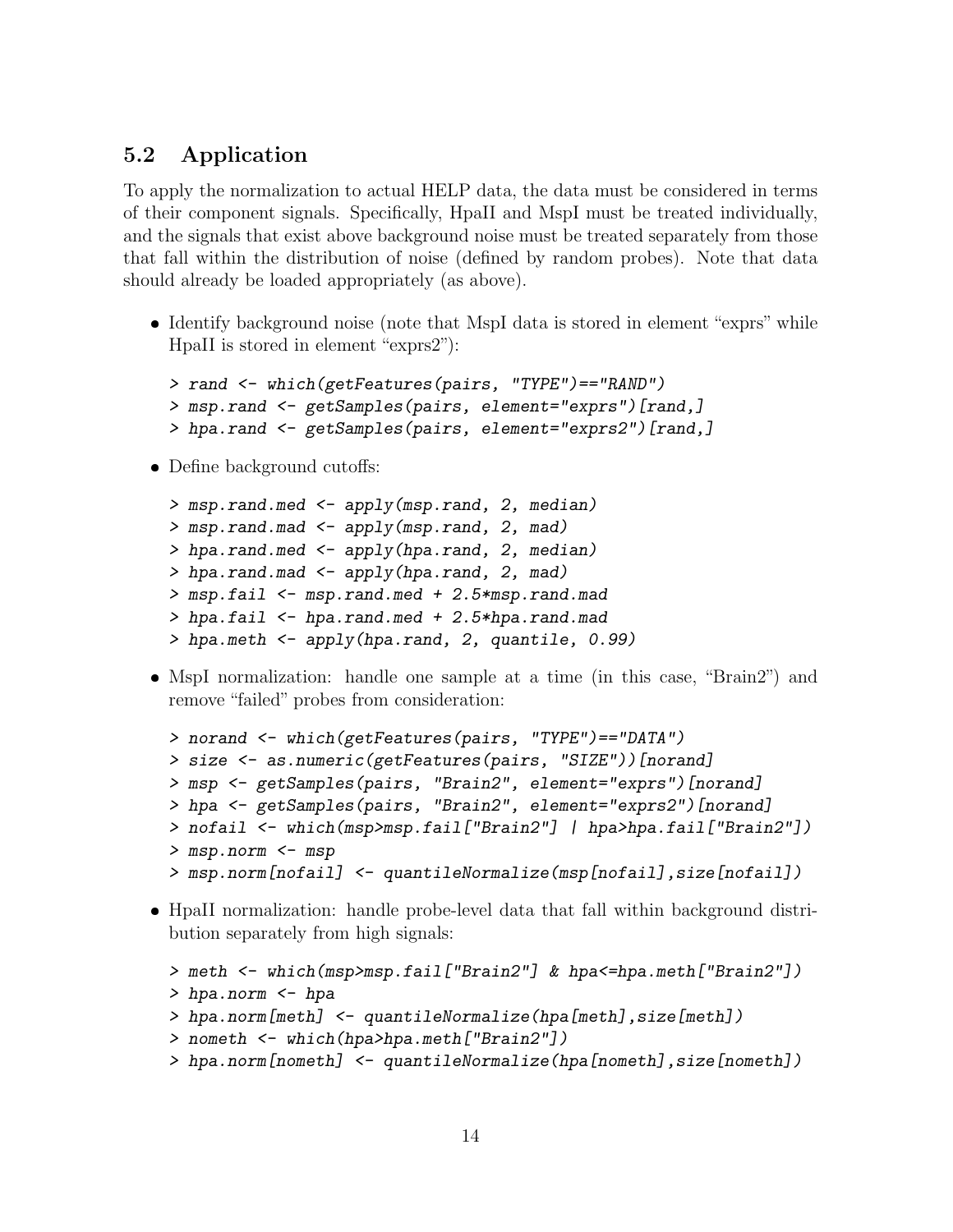Create normalized ExpressionSet object:

```
> pairs.norm <- pairs
> exprs(pairs.norm)[norand, "Brain2"] <- msp.norm
> exprs2(pairs.norm)[norand, "Brain2"] <- hpa.norm
> getSamples(pairs, element="exprs")[1:5,]
                    Brain1 Brain2 Brain3
CHRXP81294872_1_1 11.09165 11.03197 10.96763
CHR7P94610020_25_1 12.16588 12.23545 11.74609
CHR7P77493528_27_1 11.24700 10.70006 11.13335
CHR6P06276136_29_1 12.52579 13.06861 12.25719
CHRXP99065670_31_1 10.76377 10.70755 10.89263
> getSamples(pairs.norm, element="exprs")[1:5,]
                    Brain1 Brain2 Brain3
CHRXP81294872   1   11.09165   10.95601   10.96763
CHR7P94610020_25_1 12.16588 12.22624 11.74609
CHR7P77493528_27_1 11.24700 10.67728 11.13335
```
CHR6P06276136\_29\_1 12.52579 12.89556 12.25719 CHRXP99065670\_31\_1 10.76377 11.03563 10.89263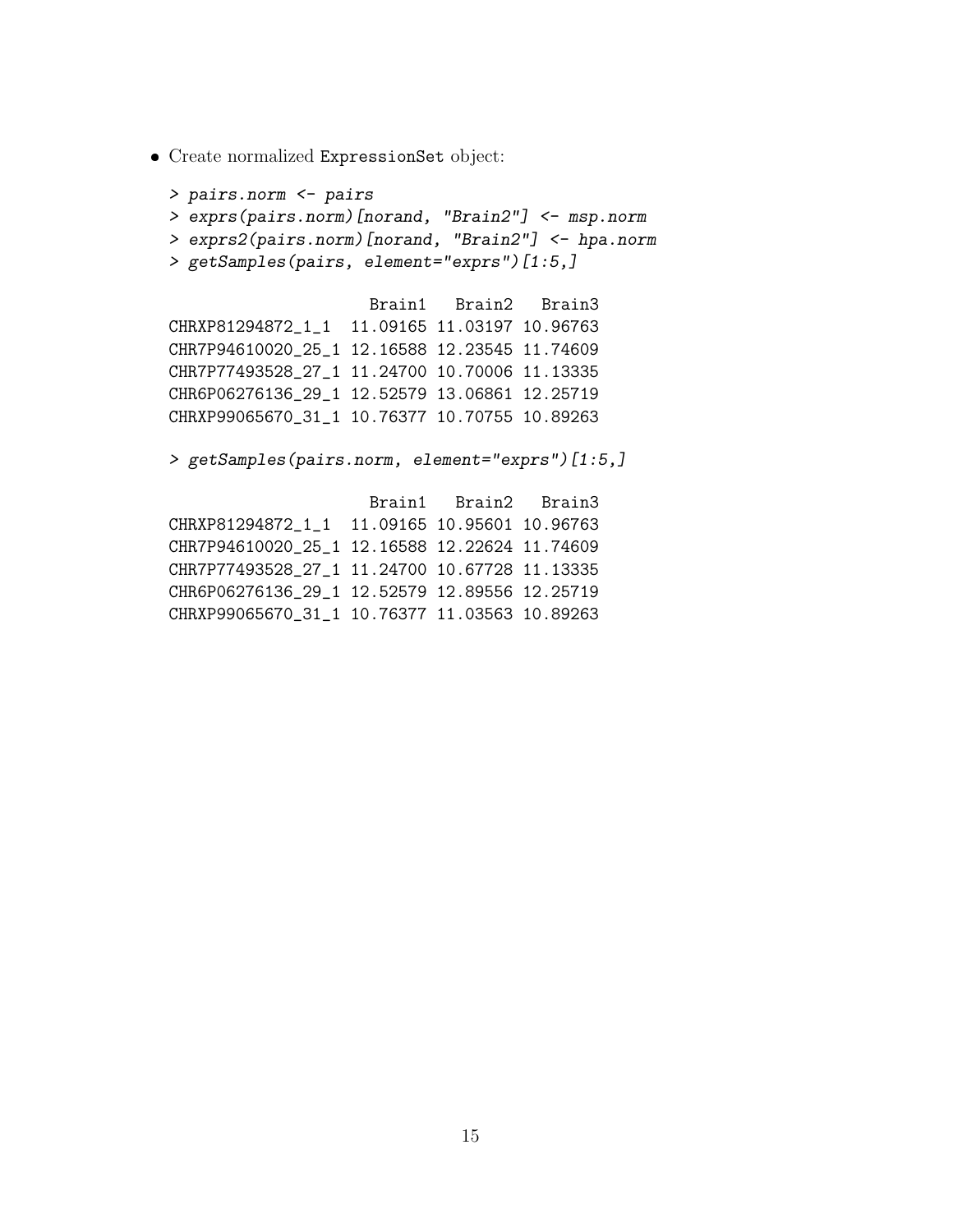## <span id="page-15-0"></span>6 Data summarization

The methylation status of each HpaII fragment is typically measured by a set of probes (number is variable, depending on the array design). Thus, probe-level data must be grouped and summarized. The combineData() function employs a simple mean (by default) to each group of probe-level datapoints. This functionality should be applicable to any dataset defined by containers consisting of multiple (and potentially variable numbers of) instances of probe-level data which require summarization. For application to HELP, MspI signal intensities are supplied as a weighting matrix and the 20%-trimmed mean is calculated for each group of probes. Here we show the first five results:

```
> data <- getSamples(pairs,element="exprs2")
> seqids <- getFeatures(pairs,'SEQ_ID')
> weight <- getSamples(pairs,element="exprs")
> combineData(data, seqids, weight, trim=0.2)[1:5,]
                   Brain1 Brain2 Brain3
MM6MSPIS00690755 9.295631 8.688460 8.273516
MM6MSPIS00292185 11.059568 10.962412 10.179499
MM6MSPIS00288594 9.884674 9.382257 9.089239
MM6MSPIS00229944 10.859193 11.190028 10.277287
MM6MSPIS00694154 8.523562 8.429072 7.546894
```
The summarization can also be applied directly to ExpressionSet objects. The following code generates an unweighted summarization of MspI signal intensity data, again we show the first five results:

> combineData(pairs, feature.group='SEQ\_ID', trim=0.2)[1:5,]

Brain1 Brain2 Brain3 MM6MSPIS00690755 11.09165 11.03197 10.96763 MM6MSPIS00292185 12.16588 12.23545 11.74609 MM6MSPIS00288594 11.24700 10.70006 11.13335 MM6MSPIS00229944 12.52579 13.06861 12.25719 MM6MSPIS00694154 10.76377 10.70755 10.89263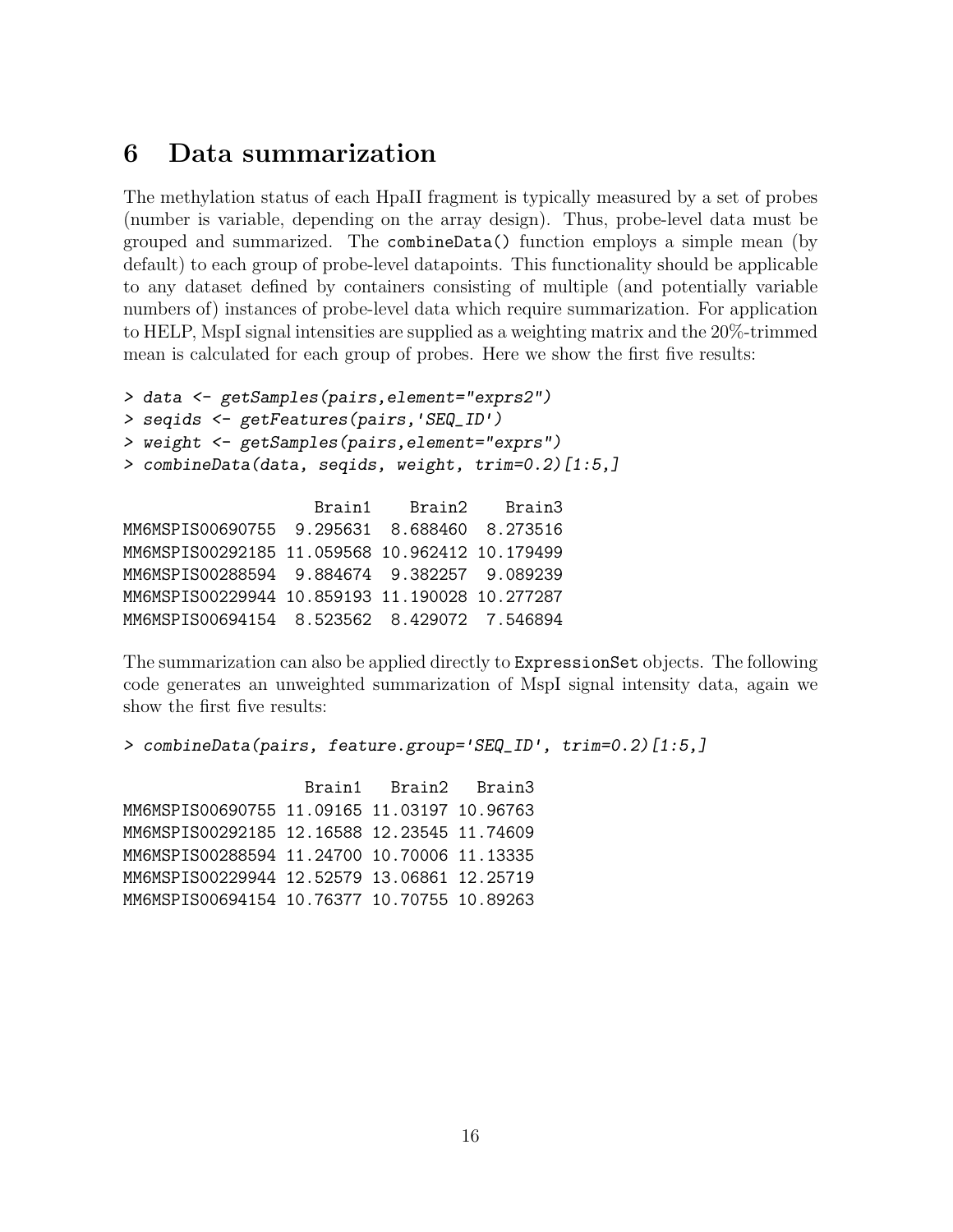#### <span id="page-16-0"></span>Data Visualization  $\overline{7}$

Sample-to-sample relationships can be explored at the global level using both pairwise (Pearson) correlation and unsupervised clustering approaches, among other techniques. The cor() and hclust() functions perform these tasks in particular. However, the plotPairs () function included with this package is particularly suited for pairwise visualization of sample relationships. For instance, HpaII signals are compared in the following figure:

#### > plotPairs(pairs, element="exprs2")



Figure 6: Pairwise comparison of samples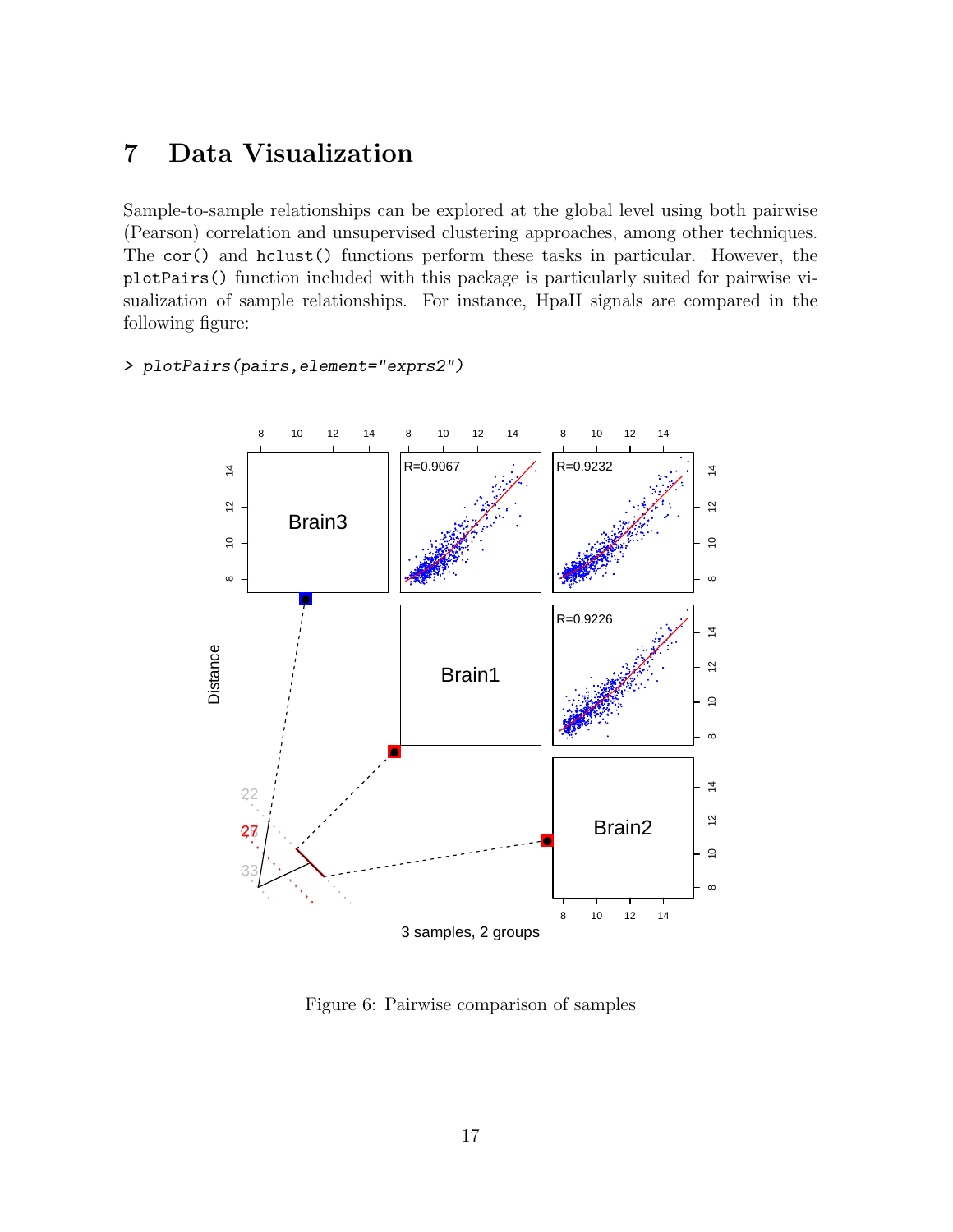# <span id="page-17-0"></span>A Previous Release Notes

• No previous releases to date.